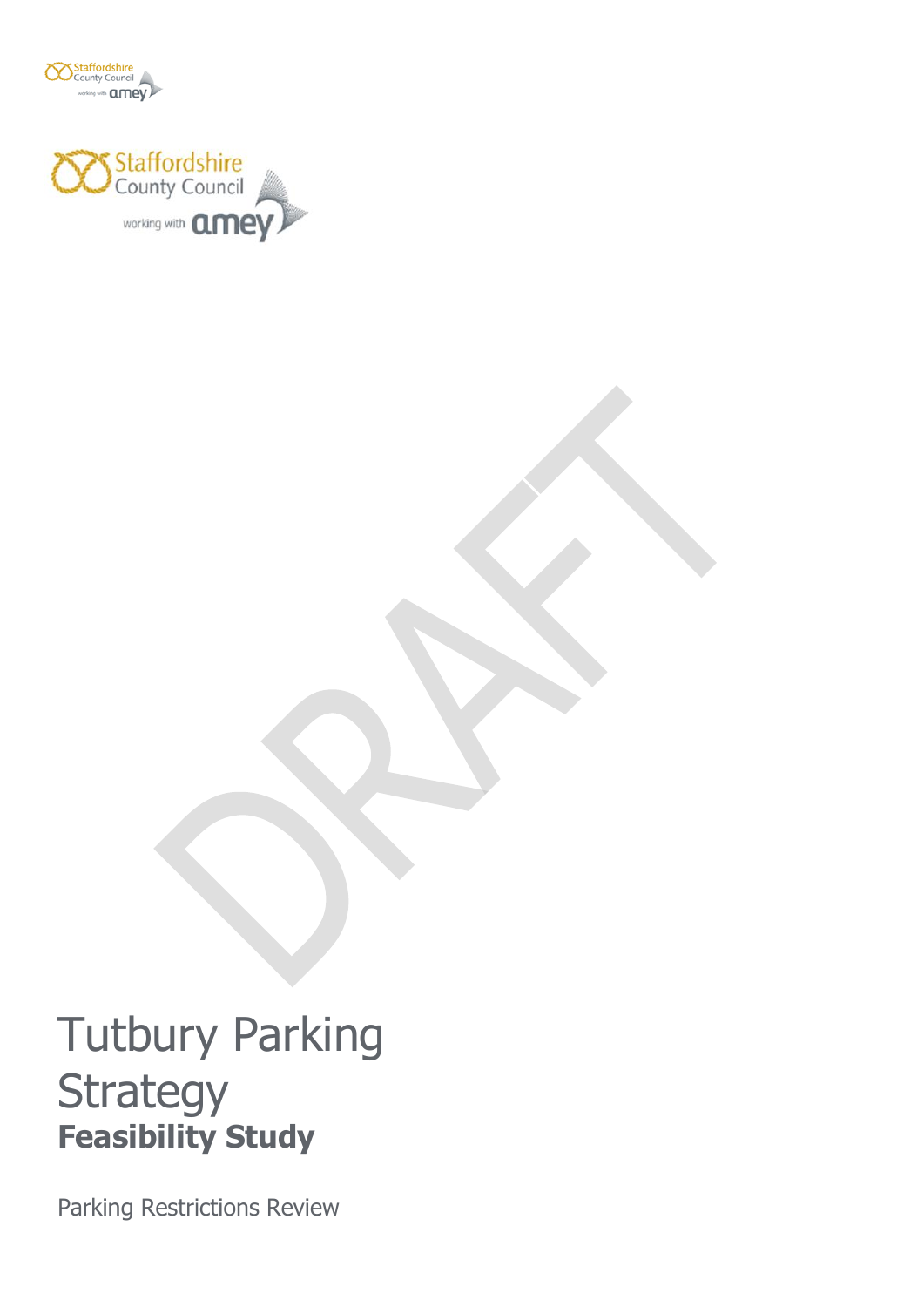# <span id="page-1-0"></span>**Document Control Sheet**

| Project Name:   | <b>Tutbury Parking Strategy</b> |
|-----------------|---------------------------------|
| Project Number: |                                 |
| Report Title:   | <b>Feasibility Study</b>        |
| Report Number:  | V2 15/06/18                     |

| Issue Status/Amendment | Prepared             | Reviewed   | Approved   |  |
|------------------------|----------------------|------------|------------|--|
|                        | Name: Richard Rayson | Name:      | Name:      |  |
| First Issue            | Signature:           | Signature: | Signature: |  |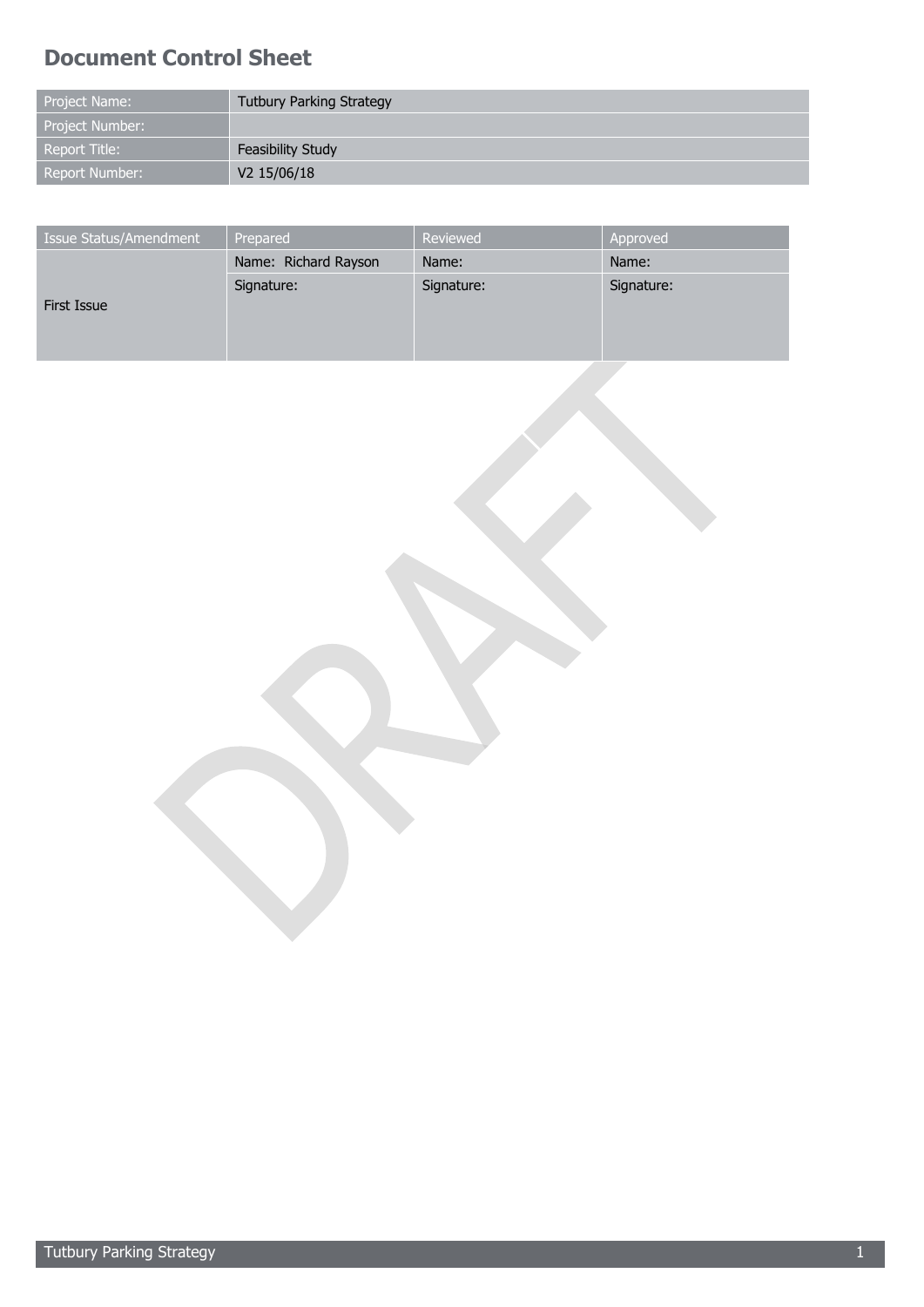# <span id="page-2-0"></span>**Executive Summary**

This study has been undertaken by Staffordshire County Council (SCC). The works brief was to review the onstreet parking in and around Tutbury, with particular focus on the village centre.

The document presents a parking strategy which will address a number of factors:

- Overall management of on-street parking provision in the village
- Introducing car parking standards
- Safety and mobility impaired requirements.

In addition this document also links intrinsically with the SCC On-Street Parking Policy and Strategy and the Local Transport Plan 2011-2026 (LTP) in that it will support a number of the countywide objectives and challenges; reducing road transport emissions, respecting the environment, supporting growth and regeneration, making transport easier to use and places easier to get to.

The recommendations of this report focus on the introduction of 3 solutions each one designed to add benefit to the village and support the overall approach to parking management in Tutbury.

- Quick win options for on street restrictions
- Measures to improve 'off street' parking
- Long term options to introduce permit parking schemes (PP's) or on street charging measures.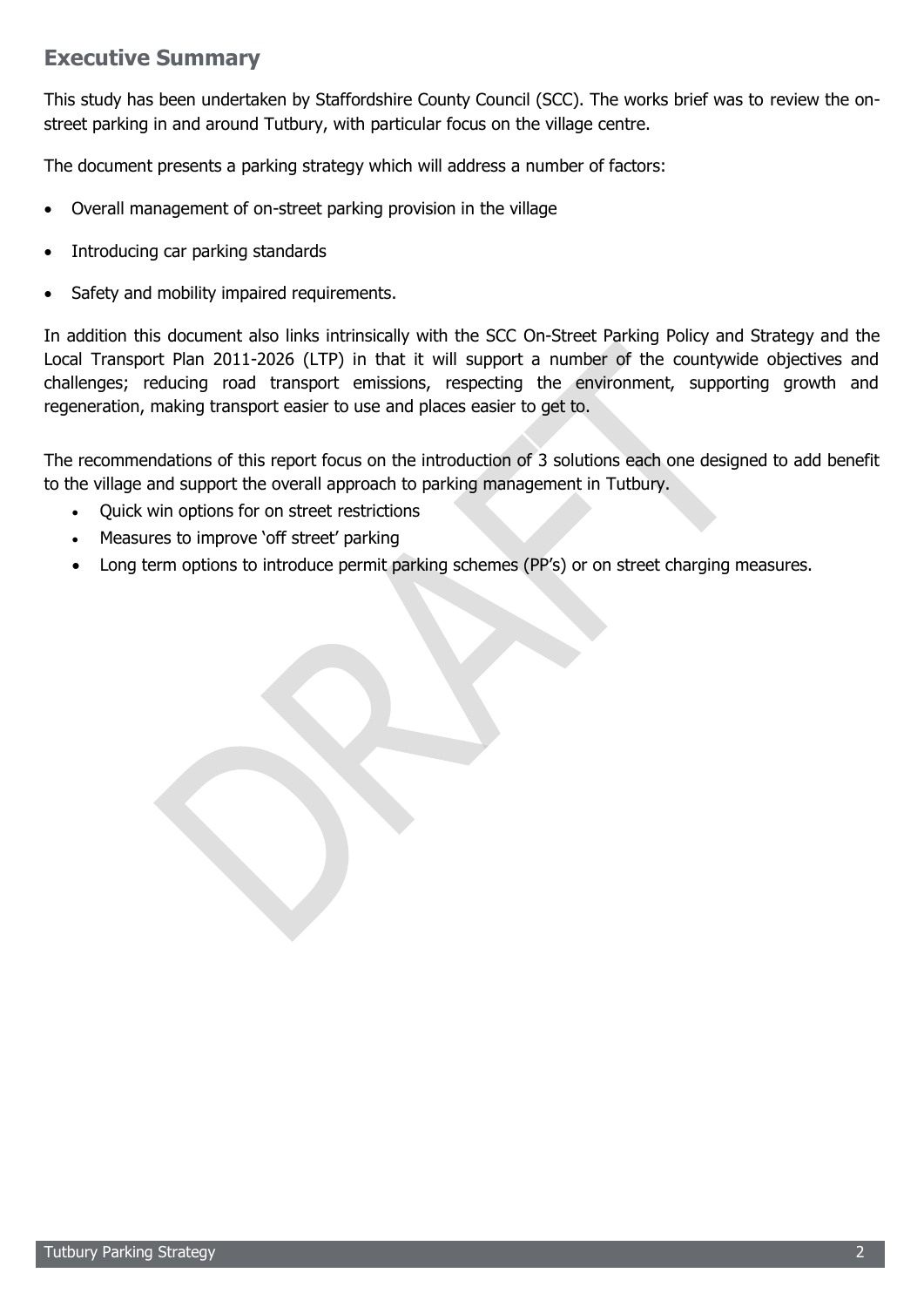# **Contents**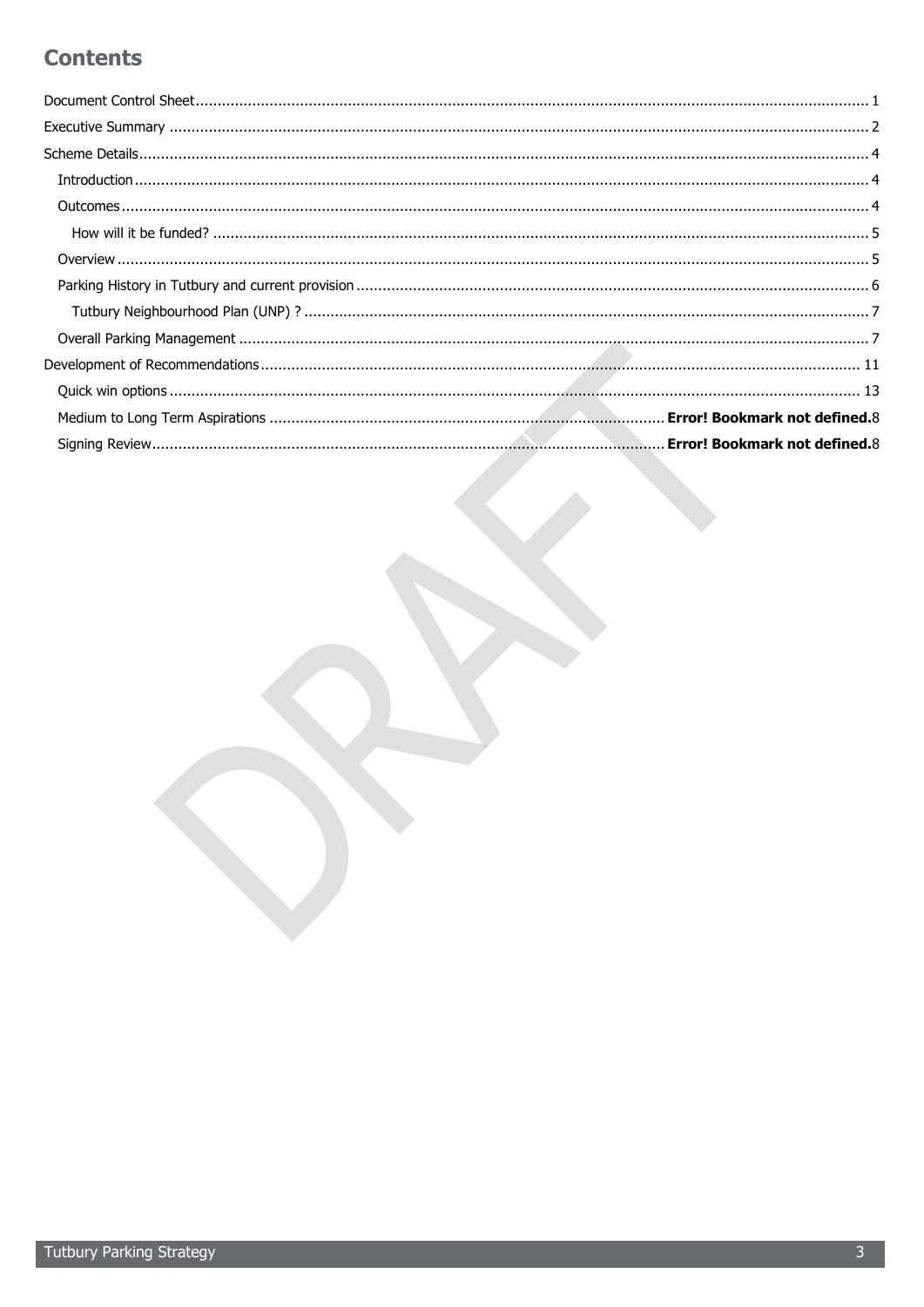# <span id="page-4-0"></span>**Scheme Details**

# <span id="page-4-1"></span>**Introduction**

Vehicular travel is and for the foreseeable future will remain an important form of transport in a rural shire county like Staffordshire. The challenge is therefore to maximise the value that parking contributes towards the Councils priorities, the successful delivery of which can be supported with the introduction of a Tutbury Parking Strategy. A parking strategy can be an extremely useful tool in helping to achieve economic, social and environmental objectives. In particular a strategy can:

- Support the local economy by making it easier for shoppers and visitors to access the village, ensuring conditions are 'Right for Business'.
- Meet the needs of residents for addressing parking issues near their homes enabling 'Resilient Communities' (e.g. by introducing Permit Parking Schemes (PPS's)).
- Improve access to key services and facilitate the needs of the mobility impaired providing a 'Great Place to Live' (e.g. provide appropriate Blue Badge car parking bays).
- Encourage sustainable travel modes and support a reduction in the reliance on private cars, encouraging people to 'Live Well' (e.g. by setting pay & display prices at appropriate levels).
- Make Tutbury a safe place to visit (e.g. ensuring that parking areas are located appropriately and safer by design).

From the above it is clear to see that the provision of car parking and an effective parking strategy is essential in supporting the delivery of a local transport system which aims to support the County Council economic, social and environmental objectives.

# <span id="page-4-2"></span>**Outcomes**

ł

The appropriate level of provision and management of on and off-street parking can contribute to the vitality and viability of busy village centres, villages and visitor locations alike and SCC seeks to achieve the following outcomes<sup>1</sup>:

- Residents and communities are effectively engaged in the parking provision in their local areas;
- Support the vitality and viability of village centres by ensuring the needs of shoppers and visitors are prioritised, recognising the varying needs of the day and night time economy;
- Encourage the use of more sustainable travel modes;
- That the special parking needs of people with disabilities are recognised;
- Peak hour congestion due to commuters is reduced through the appropriate management of long stay parking supply;
- Wherever possible, the cost of providing and maintaining on and off-street parking spaces is funded by the user, rather than more generally through wider taxes, rates or levies in retail prices; and
- The effective management of parking spaces achieves value for money, supporting the business plan aims of a 'Well Run Council'.

Tutbury Parking Strategy 4  $^1$  Report of the Director of Place – Cabinet Meeting 17 June 2015, Staffordshire County Council. Available at: www.staffordshire.gov.uk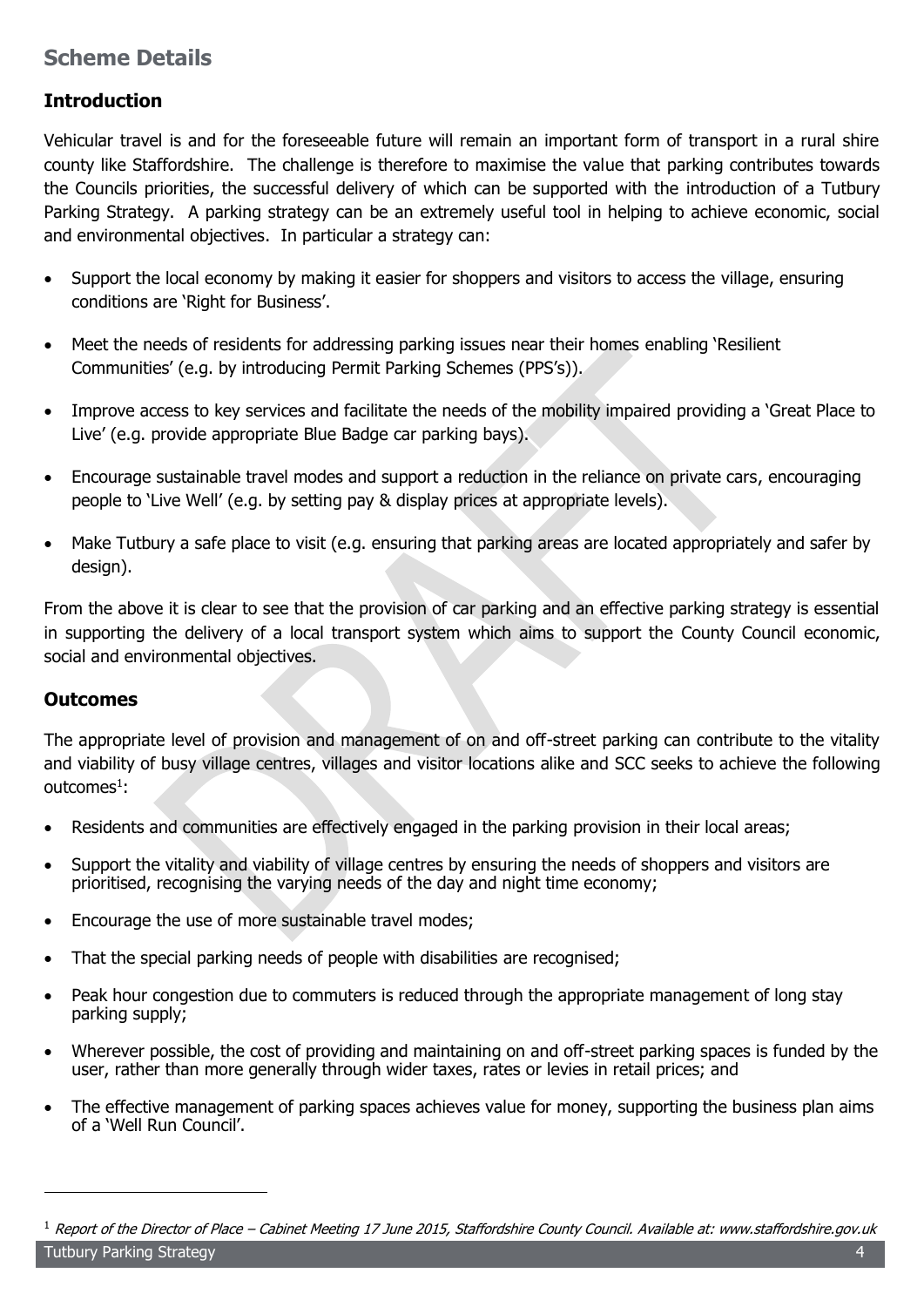It is therefore important to consider the balance between supporting economic growth and being effective in managing demand and sustainable transport alternatives.

<span id="page-5-0"></span>How will it be funded?

All initial setup costs for the scheme; processing of all necessary traffic orders will be funded through the County Councillors Divisional Highways Programme budget or through contributions from the Parish Council.

*The Divisional Highway Programme brings together the vast number of requests, received by the County Council, for improvements to the highway network and enables local issues to be prioritized. The programme is reviewed on a six-monthly basis and all requests are considered by the local County Councillor, as the democratically elected community representative, to ensure that local priorities are Met and delivered within financial realities.*

*Under the leadership of the local County Councillor, all local highway and transport matters of this nature will be rationalised and prioritised in to a deliverable plan known as the Member's Divisional Highway Programme. This will include a delivery programme of committed improvements and agreed priorities For further investigation of feasible solutions to ongoing local concerns.* 

If at a later date on street charging should on street charging be considered in Tutbury the purchasing and installation of proposed charging meters, any construction works, necessary signing and lining, etc. would need to be financed through the SCC capital programme, prioritised against other competing demands across the County.

Once the initial on street review and any 'quick wins' have been implemented it is anticipated that any future works such as additional measures, traffic orders etc. or the ongoing running costs will be funded through revenue taken from the Divisional Highway Programme, CPE surpluses and any pay and display parking.

# <span id="page-5-1"></span>**Overview**

With the rapid growth of out-of-village shopping centres and the change in people's lifestyles, the needs for village centres, such as Tutbury, to change so as to support local businesses and services is more important than ever. It is therefore essential that we consider how best to support the required increase in visitor footfall needed to sustain local communities.

Existing car parking designation needs to be managed to encourage visitors to use these in preference to parking on street. A failure to consider these changes as part of any overall parking strategy will lead to increased congestion for visitors and local traffic, the outcome of which could see a reduction in visitors, driving down pedestrian footfall and adversely affecting those businesses we are striving to support.

In order to deliver on the strategic outcomes for Staffordshire we need to recognise that parking continues to play an important role in ensuring we make Staffordshire a more pleasant and environmentally safe place to live and visit; parking is crucial in the development of future businesses and delivering on the County Council's economic growth in line with the objectives set out in Medium Term Financial Strategy (MTFS).

The proposals put forward within this report, although initially looking at short term measures are key to not only creating a better environment for Tutbury, by reducing congestion in the village centre and creating a better place to visit, but also economically by generating more spaces with a quicker turnover in those strategic areas which have been identified as providing the greatest benefits to local businesses and services.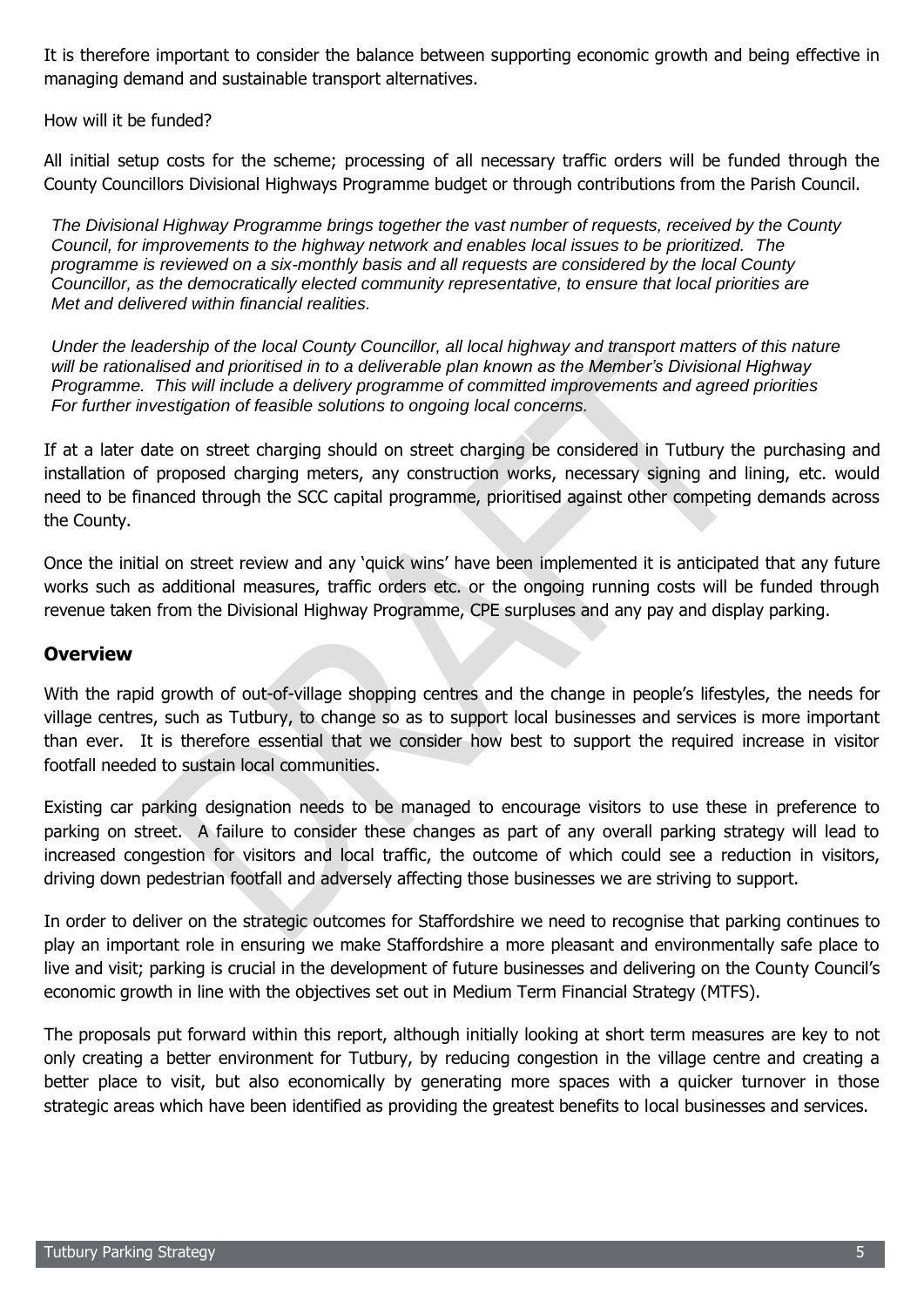# <span id="page-6-0"></span>**Parking History in Tutbury and current provision**

There are three broad categories of parking in Tutbury:

- On-street this is parking within the highway boundary that is regulated by SCC as the Highway Authority. Enforcement of this type of parking was historically carried out by the Police but following the decriminalisation of parking this is now carried out by SCC.
- Public off-street these are designated parking areas which are open for use by the general public. There are currently four public car parks with varying degrees of charging depending on the length of stay. The enforcement of these car parks is carried out by East Staffordshire Borough Council (ESBC).
- Private off-street this type of parking is privately owned for use by residents, employers, retailers, etc.

To review the current on-street process involves considering historical issues received via residents, the Parish council or other stakeholders, followed by the formulation of proposals to deal with safety or obstruction problems, which are subsequently processed through the Traffic Regulation Order (TRO) process.



Map 1. Tutbury designated Neighbourhood Plan Area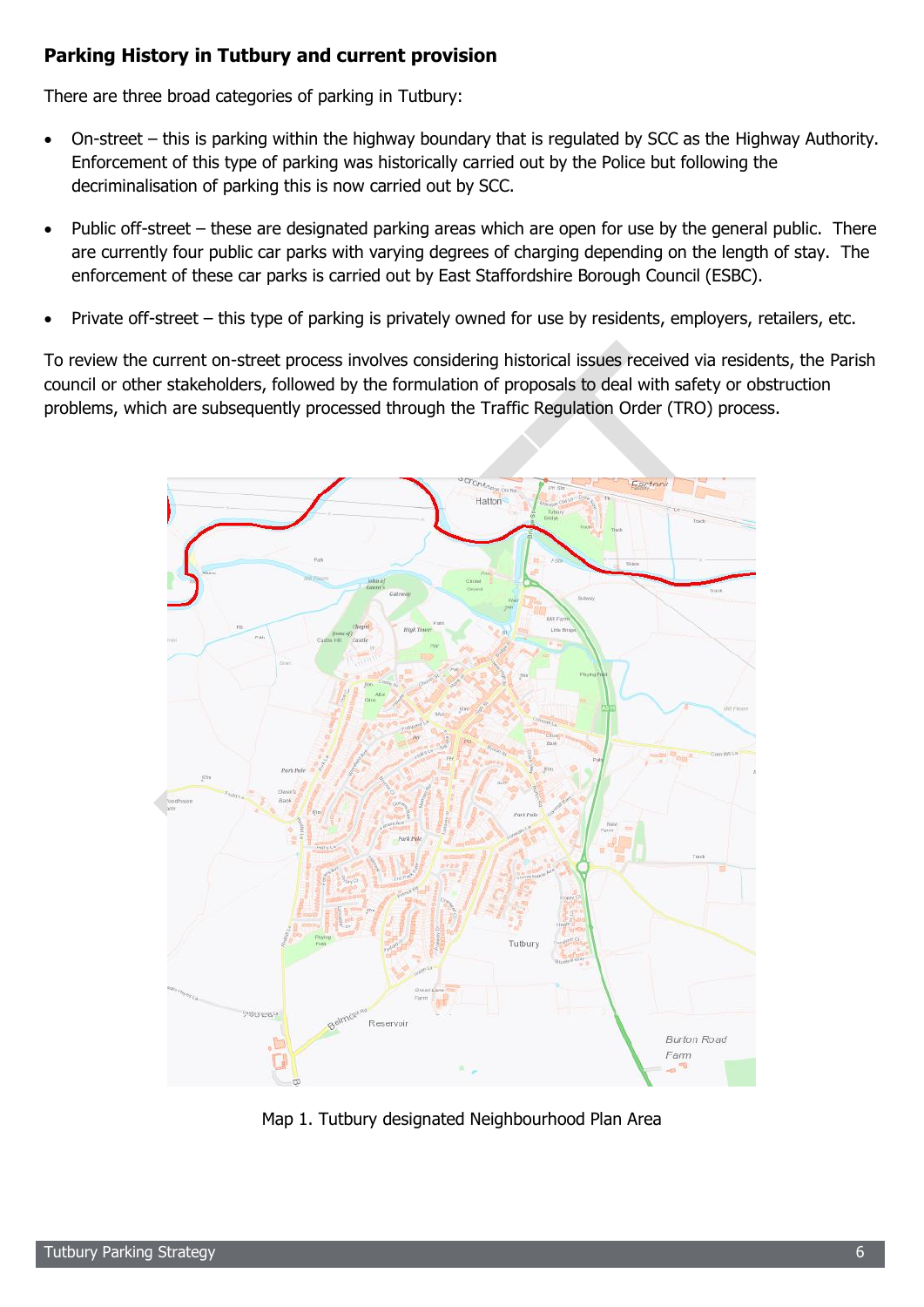<span id="page-7-0"></span>Tutbury Neighbourhood Plan (UNP) ?

The vision and aspirations for the Tutbury Neighbourhood Plan:

"Tutbury is an attractive and friendly historic market village with a vibrant and bustling village centre, offering excellent opportunities for housing, employment and education, located within a highly valued rural landscape setting and supported by appropriate infrastructure."

Supporting this vision are a number of policies one of which, the transport policy, outlines what it feels are the outcomes for Tutbury. It seeks to improve movement between destinations in the village and beyond, via all modes of transport; walking, cycling, public transport and cars.

Tutbury benefits from a railway station, bus services, cycle networks and an accessible village centre, but there is a heavy reliance on privately owned cars due in part to the infrequent public transport services. The ability to access facilities within the village and the ease with which residents can travel around is central to promoting sustainable development and community wellbeing.

# <span id="page-7-1"></span>**Overall Parking Management**

As touched on earlier, parking needs to be carefully managed in order to achieve countywide objectives and help meet the vision and outcomes for Tutbury and its residents.

In order to do this current and future parking stock must be managed efficiently through the implementation of appropriate supply, maintenance, charging and enforcement measures. The different roles and responsibilities for making this happen mean a collaborative approach is essential;

- Effectively manage Borough Council owned off street parking to reflect local circumstances
- Define the provision of private non-residential and residential parking associated with new development/re-development sites.
- Maintain high quality and safe public parking facilities.
- Enforce parking restriction effectively.
- Effectively manage the competing demands for on-street parking through the implementation of appropriate measures (e.g. Limited Waiting restrictions).

While it is important to consider the economic, social and environmental differences in Tutbury, in managing the parking stock, SCC need to propose a workable framework which provides a level of consistency.

The historical approach of providing increased, inexpensive car parking stock to meet rising demand has three main disadvantages:

- Where off-street parking is concerned, valuable land which could be used for other purposes (e.g. housing, retail and employment) is used for large parking areas
- It encourages people to use their cars more which leads to increased traffic flows, congestion, carbon emissions and other traffic impacts
- It often requires councils to subsidise the cost of providing and managing parking facilities.

This can often lead to a haphazard approach to parking stock management where by a 'predict and provide' mentality is adopted; calculating the need for additional space to meet increased demand.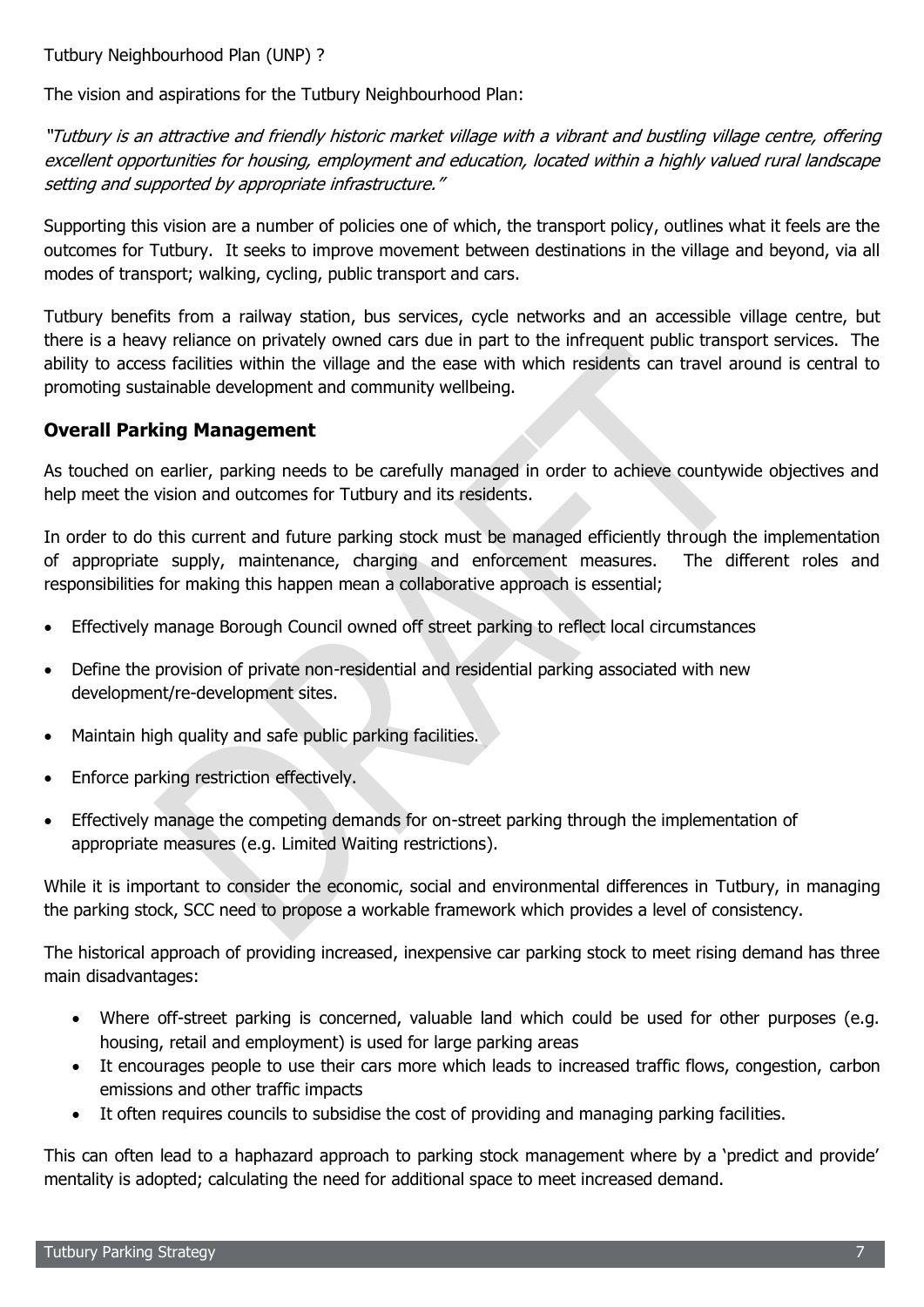| <b>Proposed Parking</b><br>Zones | Deliverable Time Period Framework                                                                                                                                                                                                                                                                             |
|----------------------------------|---------------------------------------------------------------------------------------------------------------------------------------------------------------------------------------------------------------------------------------------------------------------------------------------------------------|
| 1: Short Stay                    | Located in the centre<br>$\bullet$<br>Management of spaces within the village that<br>$\bullet$<br>encourage short stay parking and deter long-<br>stay parking<br>Reduce the number of long-stay spaces and<br>$\bullet$<br>manage the number of short-stay spaces<br>Promotes a regular turnover of parking |
| 2: Medium Stay                   | Time periods to be extended<br>Residential roads to have priority given to<br>$\bullet$<br>meeting property occupiers parking needs<br>Protection from displacement of drivers avoiding<br>$\bullet$<br>charges                                                                                               |
| 3: Long Stay                     | Located on the outskirts of the village<br>$\bullet$<br>Focused on communities that live there<br>Typically journeys to and from fixed locations<br>Journeys usually taken at peak periods when the<br>network is most congested<br>Encourage other modes of sustainable transport                            |

Table 1: Deliverable time periods

It is important therefore to consider the outcomes for the village centre and how these can be measured alongside driver behaviour and visitor habits. To some end Table 1 above sets out the deliverable framework for a three zone system which considers short-stay visitor/shopper requirements through to the needs of typical, long-stay, commuter journeys.

In support of this approach the management of the parking stock will be carried out in accordance with certain principles whereby short-stay parking will be given priority at available on-street parking locations in or near shopping and commercial centres. It will also be necessary to provide sufficient provision for the delivery of goods, public service vehicles and emergency vehicles.

Facilities for Blue badge holders will also be made in line with recognised national standards and similarly, where streets are predominantly made up of residential properties, it will be the needs of the property occupiers which will take priority.

From a policy perspective, to continue the successful application of these principles and to ensure that the objectives of the TNP? and local circumstances are met it is important that the mix, number and usage of onstreet parking spaces are periodically reviewed.

This continued review will ensure that the approach remains based on manging parking demand rather than on a 'predict and provide' calculation.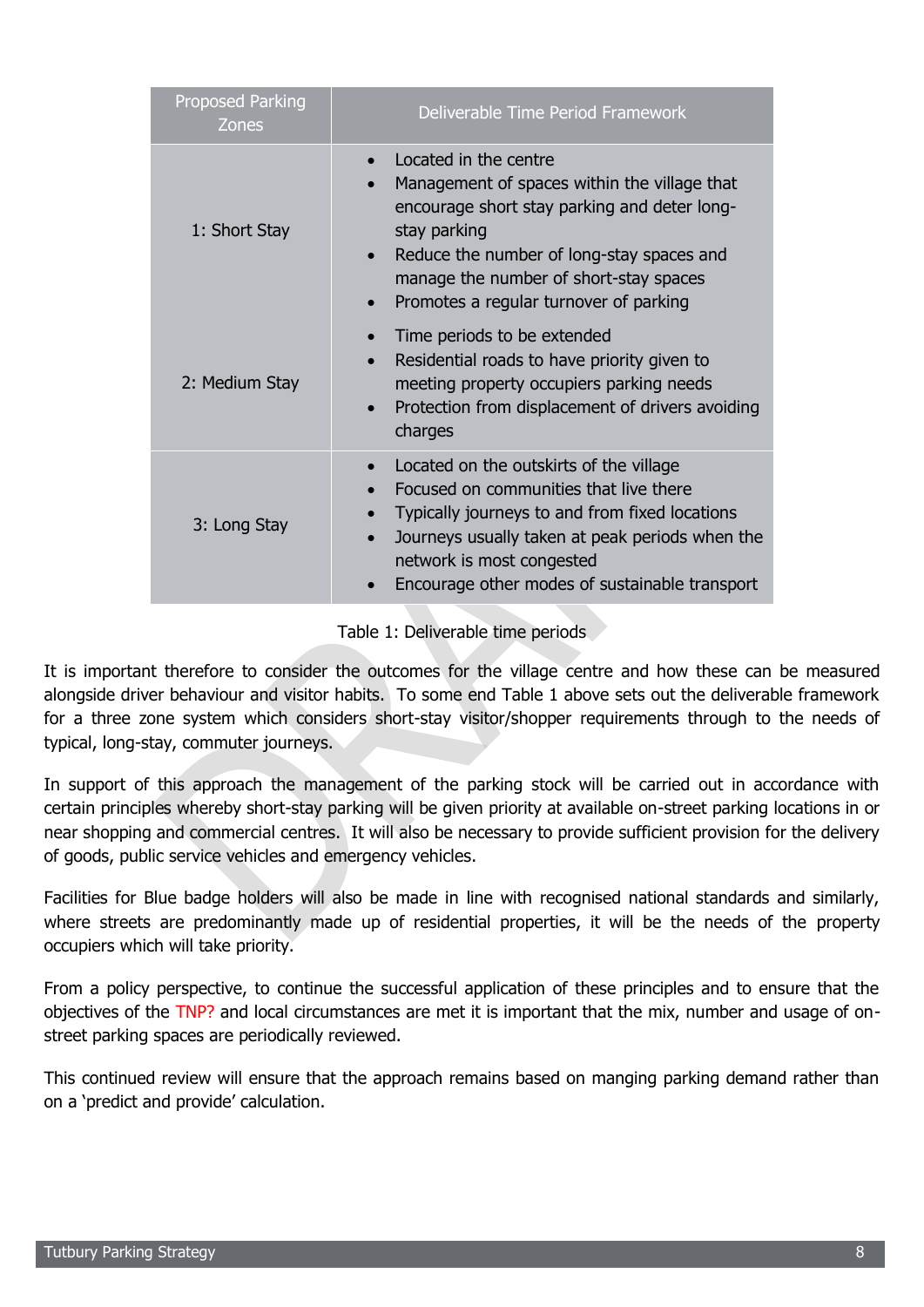There are currently two car parks designated for off-street pay in Tutbury; Duke Street and Cornmill Lane.

| Car Park              | Zone | <b>Bays</b> | <b>Blue</b><br><b>Badge</b><br>allocation | Designation | <b>Max</b><br><b>Stay</b> | Comments   |
|-----------------------|------|-------------|-------------------------------------------|-------------|---------------------------|------------|
| <b>Duke Street</b>    |      | ?           | ?                                         | Long Stay   | All day                   | free       |
| <b>Cornmill Lane</b>  |      | 26          | ?                                         | Long Stay   | All day                   | Free       |
| <b>Hatton Railway</b> |      | ?           | ?                                         | Long Stay   | All day                   | £3 per day |

# Table 2: Off-street car parks in Tutbury

The current off-street pay and display parking arrangements do not incentivise a particular user to park nearer or further away from the village centre. The charging principles are the same for each car park in that they are both free for vehicles to park. Whilst this is good in some respects, often the car parks are full most of the day and do not allow for a turnover of vehicles to encourage trade. This often results in overspill parking fighting for on street spaces within the village centre.

This is also demonstrated in the use of other, privately run, off-street parking facilities which are regularly full throughout the day.

It should therefore be an outcome of this study that proposals are implemented which aim to relocate some of these journeys to other areas around Tutbury in an effort to achieve those economic, social and environmental objectives.

# **Management of On-street parking**

When considering options to manage on-street parking, there is often concern about the impact that this can have on the economy of village centres and that any increase in the types of control may discourage visitors to the village centre and reduce trade for businesses.

When considering travelling to a destination, drivers take account of the quality, convenience, safety and accessibility of their destination when they make their parking choices. All parking has a cost; either the user contributes directly at point of use or it is paid for via wider taxes, rates or levies, in retail prices.

Car park users are not solely influenced by price. Motorists often place a higher priority on parking availability than on parking price and price is an important tool both in ensuring availability and in reducing the amount of time traffic spends driving round searching for a space. This creates additional congestion and pollution, which is of no benefit to anyone. Free parking, where demand exceeds supply, can clog-up village centres and make them less attractive to visitors. It is therefore important to strike the right balance in each locality that benefits the whole community.

# **Types of on-street parking controls**

#### **No restrictions**

The availability of free parking attracts cars into village centres contributing to congestion and pollution.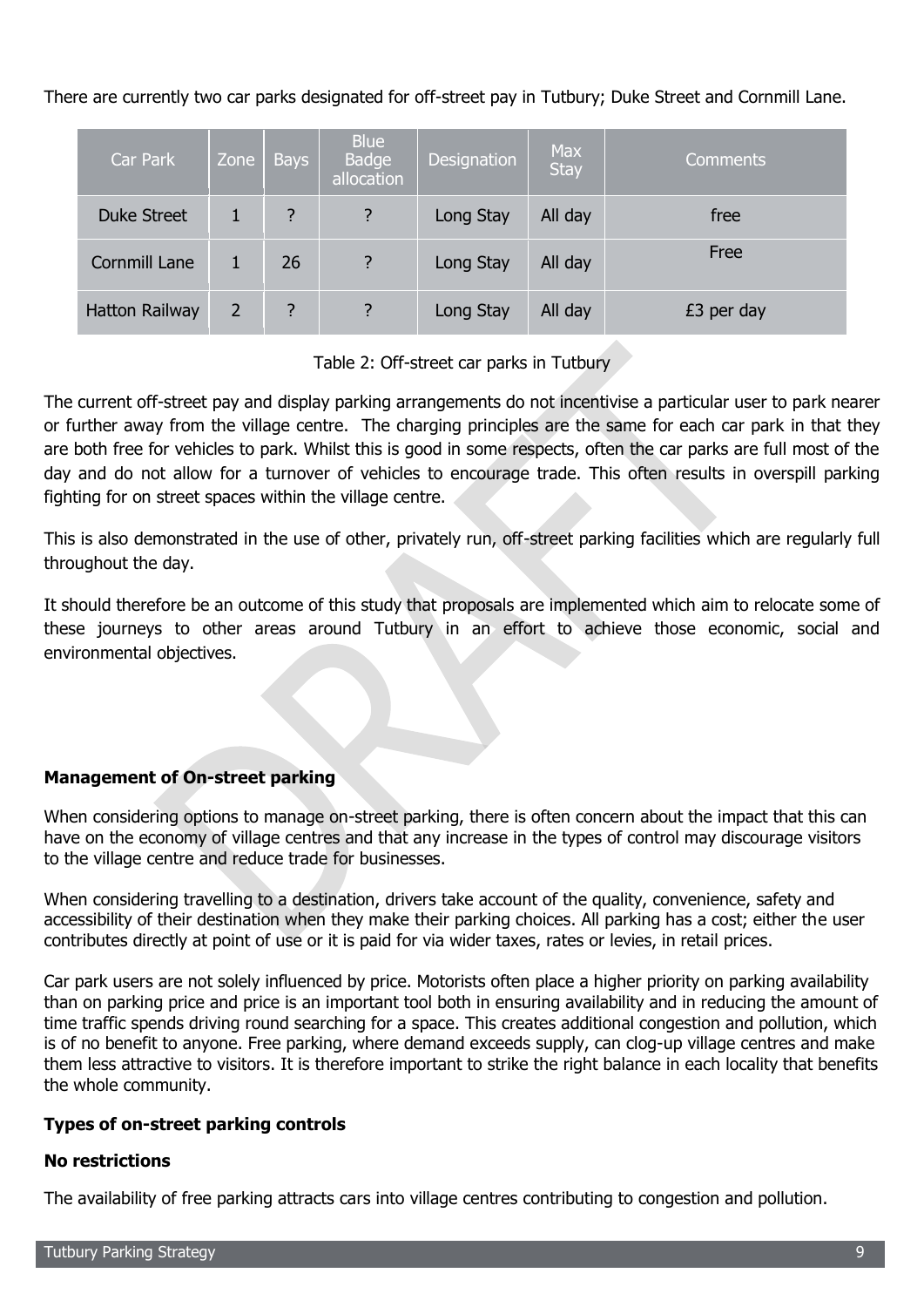'Cruising' in search of parking spaces adds vehicle mileage, also contributing to congestion and pollution.

Spaces can be occupied all day by long stay parkers and commuters thereby reducing on-street availability for short stay visits to village centres

Issues can arise with safety, accessibility, access for public service and delivery vehicles due to inconsiderately parked vehicles

#### **Double or single yellow lines (with or without loading restrictions)**

Prevents all waiting, easy to identify infringements but requires ongoing enforcement presence.

Blue badge holders (disabled drivers or passengers) can lawfully park for up to three hours on Single or Double yellow lines during the hours of operation provided they do so safely, are not obstructing traffic and the badge and clock are clearly displayed with the correct time of arrival.

Additional restrictions on loading and unloading can ensure routes are kept clear to reduce the risk of congestion or access problems for vehicles

#### **Time-limited waiting with no return within a specified number of hours**

Allows waiting for up to a specified maximum period with no flexibility for the individual motorist on the maximum length of stay within that specific restriction.

This can be costly to monitor because the enforcement officer has to record all the vehicles parked on each pass, and identify any that were there on a previous pass.

#### **Disc parking**

This is the same as time-limited waiting but drivers display a disc showing their time of arrival.

Disc parking can offer a practical solution, where drivers must display their arrival time, using a cardboard disc issued by or on behalf of the highway authority

Enforcement can be carried out in a single visit meaning greater flexibility for civil enforcement officers to serve other areas within the community more effectively.

There would be an ongoing cost to publicise, administer and issue discs and visitors to the village centre may not be aware of the scheme.

# **Pay-and-display.**

Can provide higher levels of turnover of spaces, improved availability of spaces

Reduced congestion and pollution through improved availability of spaces – drivers spend less time searching for a space to park.

Enforcement can be carried out in a single visit meaning greater flexibility for civil enforcement officers to serve other areas within the community more effectively

There is a higher capital cost to set up the scheme due to the purchase and installation of meters.

There is an ongoing cost of servicing the meters albeit this is offset by income.

The income generated from pay and display parking ensures schemes are sustainable

#### **Permit parking**

Priority is given to property occupiers enabling them to park closer to their homes / businesses.

Scheme set-up, maintenance and enforcement costs are covered via a Scheme Joining Fee and an Annual Permit Charge making permit schemes self-funding.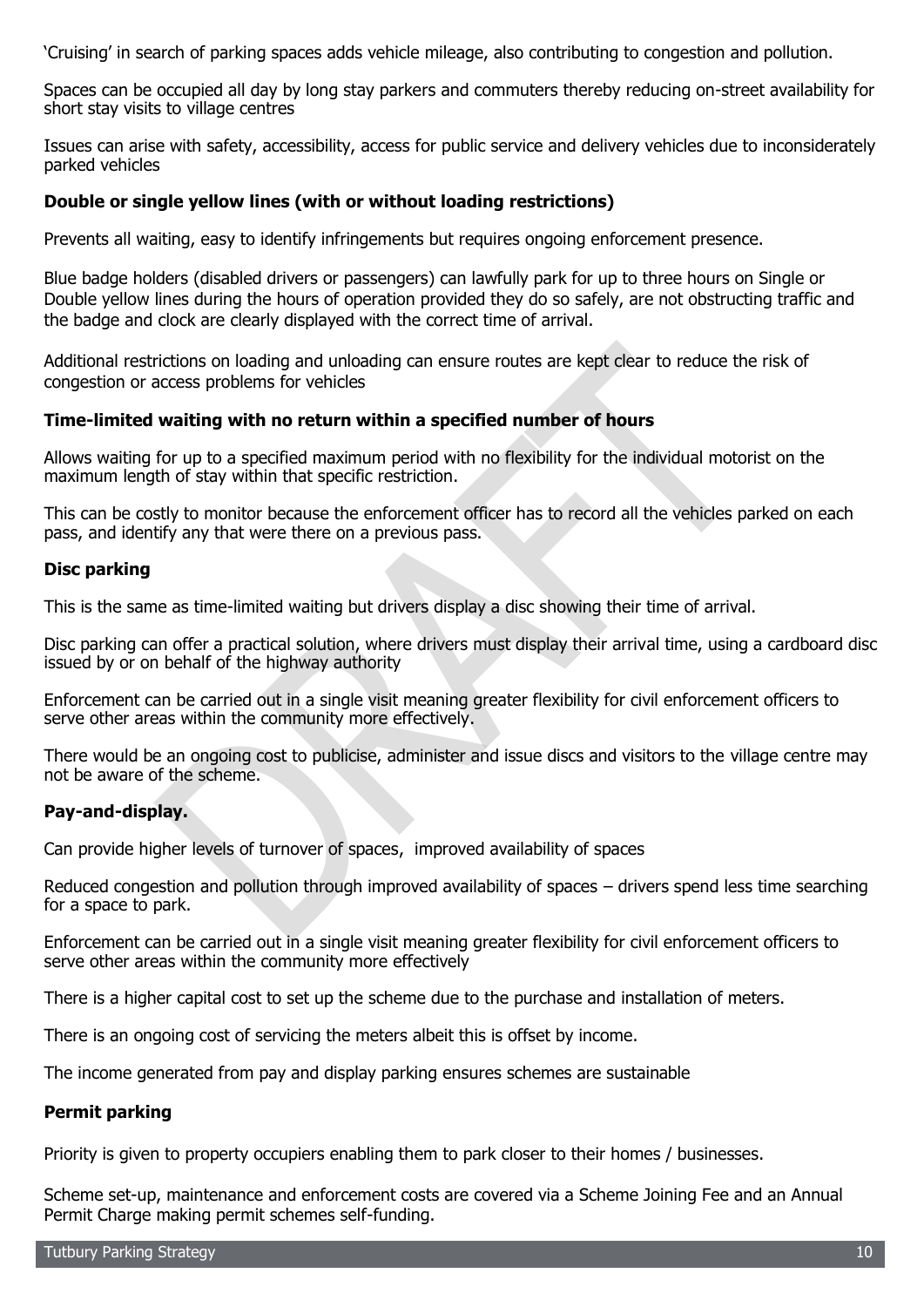Elimination of 'cruising' in search of parking spaces which adds vehicle mileage, and contributes to congestion and pollution.

Enforcement can be carried out in a single visit meaning greater flexibility for civil enforcement officers to serve other areas within the community more effectively

# <span id="page-11-0"></span>**Development of Recommendations**

In order to provide parking measures that will support the required outcomes for Tutbury each parking zone has been considered in further detail for each of two zones

This includes the recommendation of preferred solutions based on the likelihood of achieving the outcomes together with a potential timeline for implementation and how each proposal could be funded. Each option has been assessed on its ability to contribute to the required outcomes for the management of on-street spaces as developed in the table below.

The three zones considered essentially reflect the proximity of the location to the village centre and the type of demand for on-street parking that arises as noted earlier.

Zone 1 is primarily the main shopping streets within the village centre and would generally be focussed on the provision of shorter stay parking in the daytime with the ability to provide longer stay to reflect the night time economy

In Zone 1 all of the outcomes below would be considered a priority

Zone 2 is focussed on medium stay parking for those areas which lie just outside of the main village centre. These areas will include some business premises but will primarily be residential properties or amenities which may generate an increased level of visitor demand but generally concentrated at certain times of the day, such as a leisure centre, church or schools

In Zone 2, the priority outcomes would be 1, 2, 5, 6, 7, 8, and 10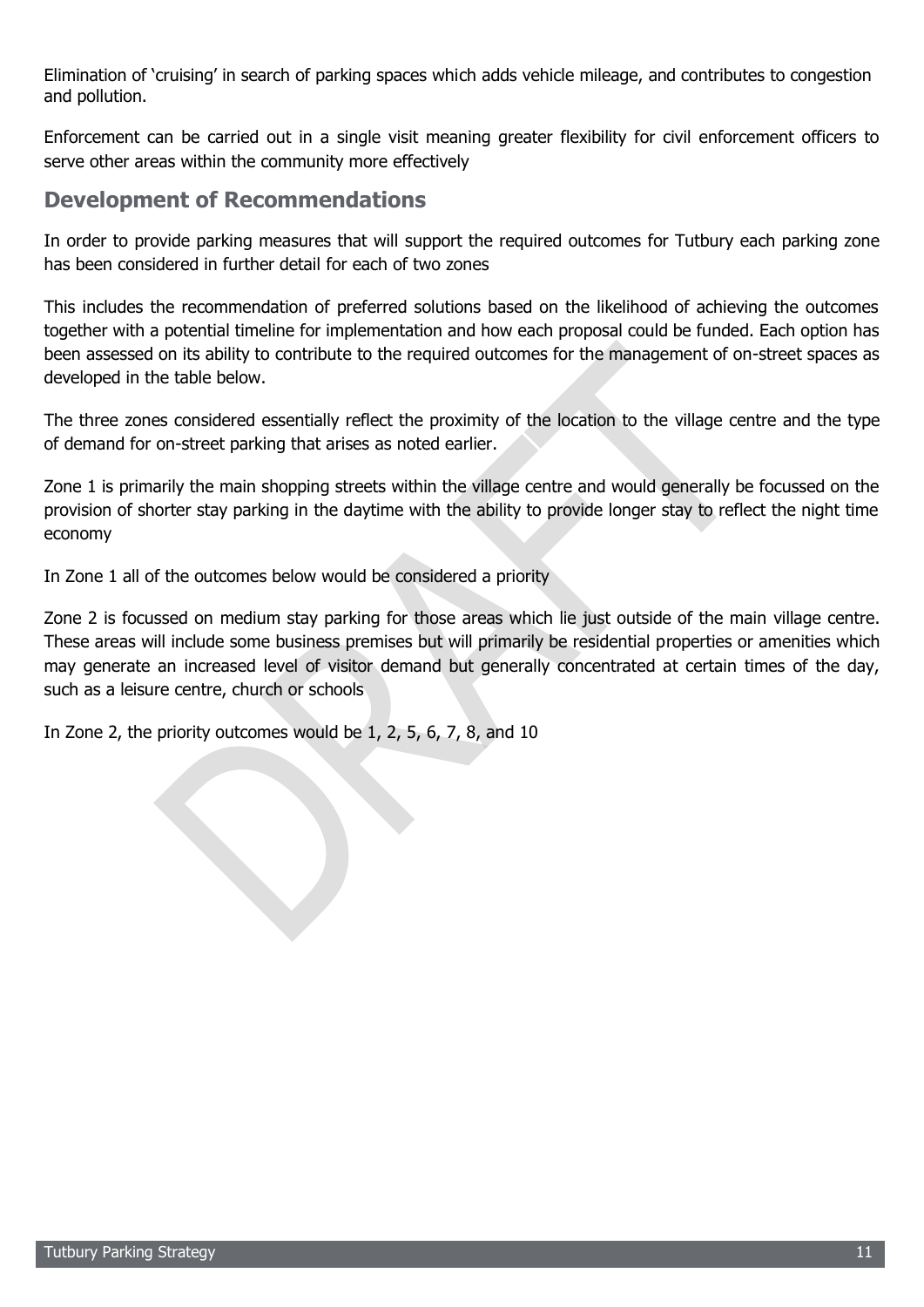# **Assessment of types of parking control against the required outcomes**

 $L =$  low likelihood,  $M =$  medium likelihood,  $H =$  high likelihood

|                                     | Contribution to Road Safety<br>$\ddot{ }$ | Support the local economy by making it easier for<br>shoppers and visitors to access the village<br>$\dot{\mathbf{r}}$ | Improve access to key services, shops and businesses<br>ო | Encourage sustainable travel modes (e.g. by setting pay<br>and display fees at appropriate levels)<br>4 | Support the vitality and viability of village centres by<br>ensuring the needs of shoppers and visitors are<br>prioritised,<br>ທ່ | Recognising the varying needs of the day and night time<br>Auduobs<br>Ġ | That the special parking needs of people with disabilities<br>are recognised<br>$\overline{\phantom{a}}$ | through the appropriate management of long stay parking<br>Peak hour congestion due to commuters is reduced<br>supply;<br>$\infty$ | The cost of providing, maintaining and enforcing on and<br>off-street parking spaces is funded by the user<br>$\infty$ | Management of parking pressures on local residential<br>communities due to commuter/worker parking<br>$\overline{10}$ . |
|-------------------------------------|-------------------------------------------|------------------------------------------------------------------------------------------------------------------------|-----------------------------------------------------------|---------------------------------------------------------------------------------------------------------|-----------------------------------------------------------------------------------------------------------------------------------|-------------------------------------------------------------------------|----------------------------------------------------------------------------------------------------------|------------------------------------------------------------------------------------------------------------------------------------|------------------------------------------------------------------------------------------------------------------------|-------------------------------------------------------------------------------------------------------------------------|
| No<br>restrictions                  | L                                         | L                                                                                                                      | L                                                         | L                                                                                                       | L                                                                                                                                 | L                                                                       | L                                                                                                        | L                                                                                                                                  | L                                                                                                                      | L                                                                                                                       |
| Double or<br>single<br>yellow lines | $\mathsf{H}$                              | M                                                                                                                      | ${\sf M}$                                                 | L                                                                                                       | E                                                                                                                                 | ${\sf M}$                                                               | L                                                                                                        | L                                                                                                                                  | L                                                                                                                      | ${\sf M}$                                                                                                               |
| Time-<br>limited<br>waiting         | L                                         | M                                                                                                                      | M                                                         |                                                                                                         | M                                                                                                                                 | M                                                                       | L                                                                                                        | M                                                                                                                                  | $\mathsf{L}$                                                                                                           | M                                                                                                                       |
| <b>Disc</b><br>parking              | L                                         | L                                                                                                                      | M                                                         | L                                                                                                       | $\mathsf{M}% _{T}=\mathsf{M}_{T}\!\left( a,b\right) ,\ \mathsf{M}_{T}=\mathsf{M}_{T}\!\left( a,b\right) ,$                        | M                                                                       | L                                                                                                        | M                                                                                                                                  | L                                                                                                                      | L                                                                                                                       |
| Pay-and-<br>display                 | $\mathbf{I}$                              | M                                                                                                                      | ${\sf M}$                                                 | H                                                                                                       | $\sf H$                                                                                                                           | ${\sf M}$                                                               | L                                                                                                        | $\boldsymbol{\mathsf{H}}$                                                                                                          | $\sf H$                                                                                                                | L                                                                                                                       |
| Permit<br>parking                   | $\mathsf{L}$                              | L                                                                                                                      | L                                                         | L                                                                                                       | L                                                                                                                                 | ${\sf M}$                                                               | L                                                                                                        | ${\sf M}$                                                                                                                          | ${\sf M}$                                                                                                              | H                                                                                                                       |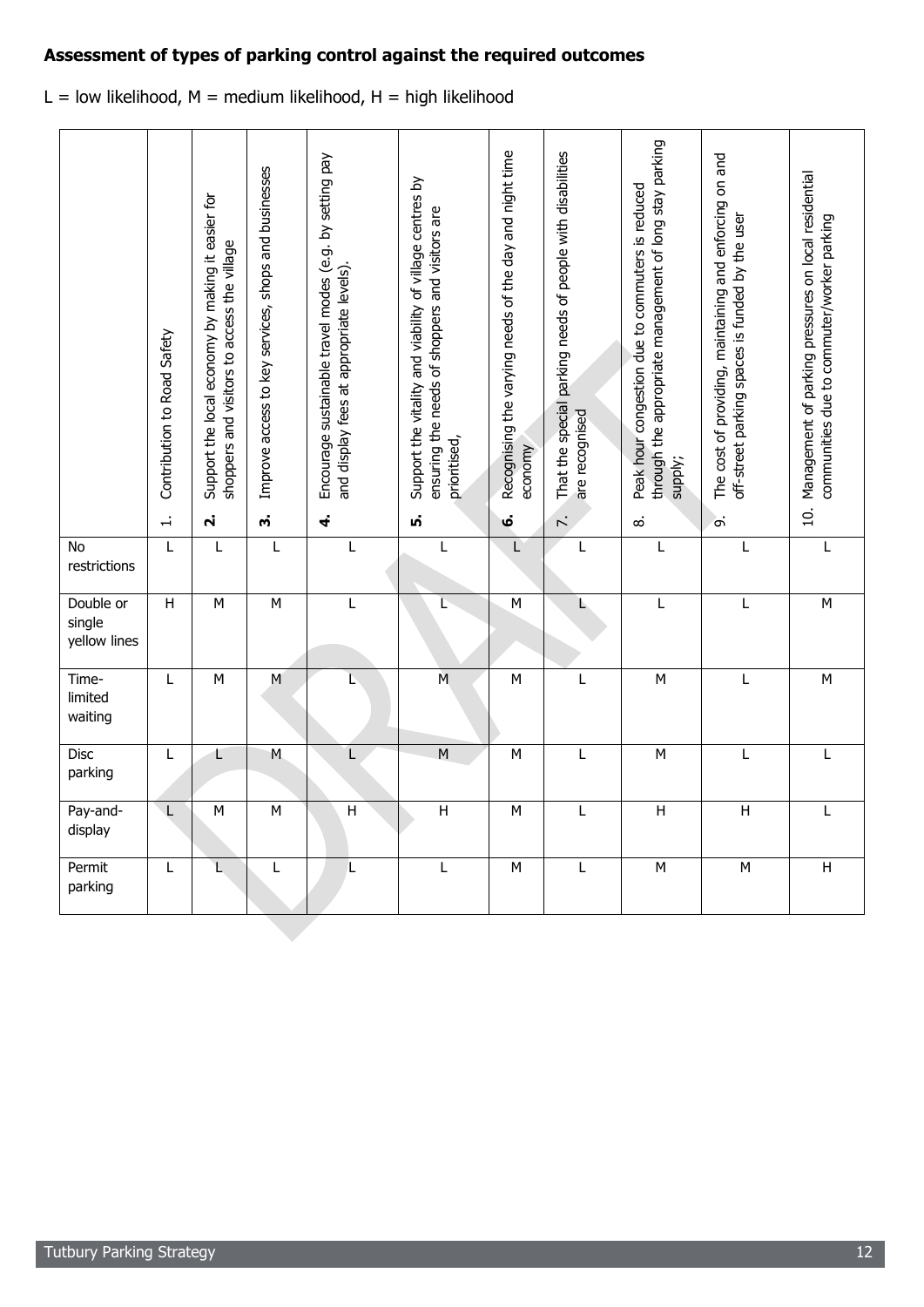# <span id="page-13-0"></span>**Quick win options**

# **Monk Street – East end near the junction with Bridge Street**

As one of the concerns raised by local resident is that the parking bays which limit parking to 1 hour only, Monday to Saturday 8am to 6pm make parking near their properties difficult, removing this restriction would allow them to park for longer periods throughout the day. This will also allow others to also park here for longer periods but as the general consensus is that they would prefer the opportunity to take their chances with it would help the residents who are most affected by these restrictions



# **Monk Street – South west end near the junction with Castle Street/Duke Street**

There may be some opportunities to increase on street parking at this end where the doctors surgery is which may also help alleviate parking issues further down the road reducing the knock on effect to residents there. At present there is approximately 33 metres of double yellow lines both sides of the road on the approach to the junction. If on the south east side approximately 20 metres were removed this would free up that 20 metres of parking and still leave 13 metres of junction protection (the Highway Code recommends 10 metres) but not only that there is also an additional 10 metres which is currently not used due to parking on the opposite side of the road giving a net gain of 30 metres of about 7 to 8 cars. I would however suggest extending the double yellows on the North West side to the disabled bays to discourage parking on that side. The reason for this is that there is currently an access protection marking on that side beyond the double yellow lines which limits available space to 2 to 3 cars which are drawn to park on that side due to the disabled bays and they park that side to follow suit. As property 63 has a vehicle access on the south east side this will prevent parking beyond the 30 metres on that side and allow vehicles to cross sides of the road to negotiate vehicles parked in the disabled bay.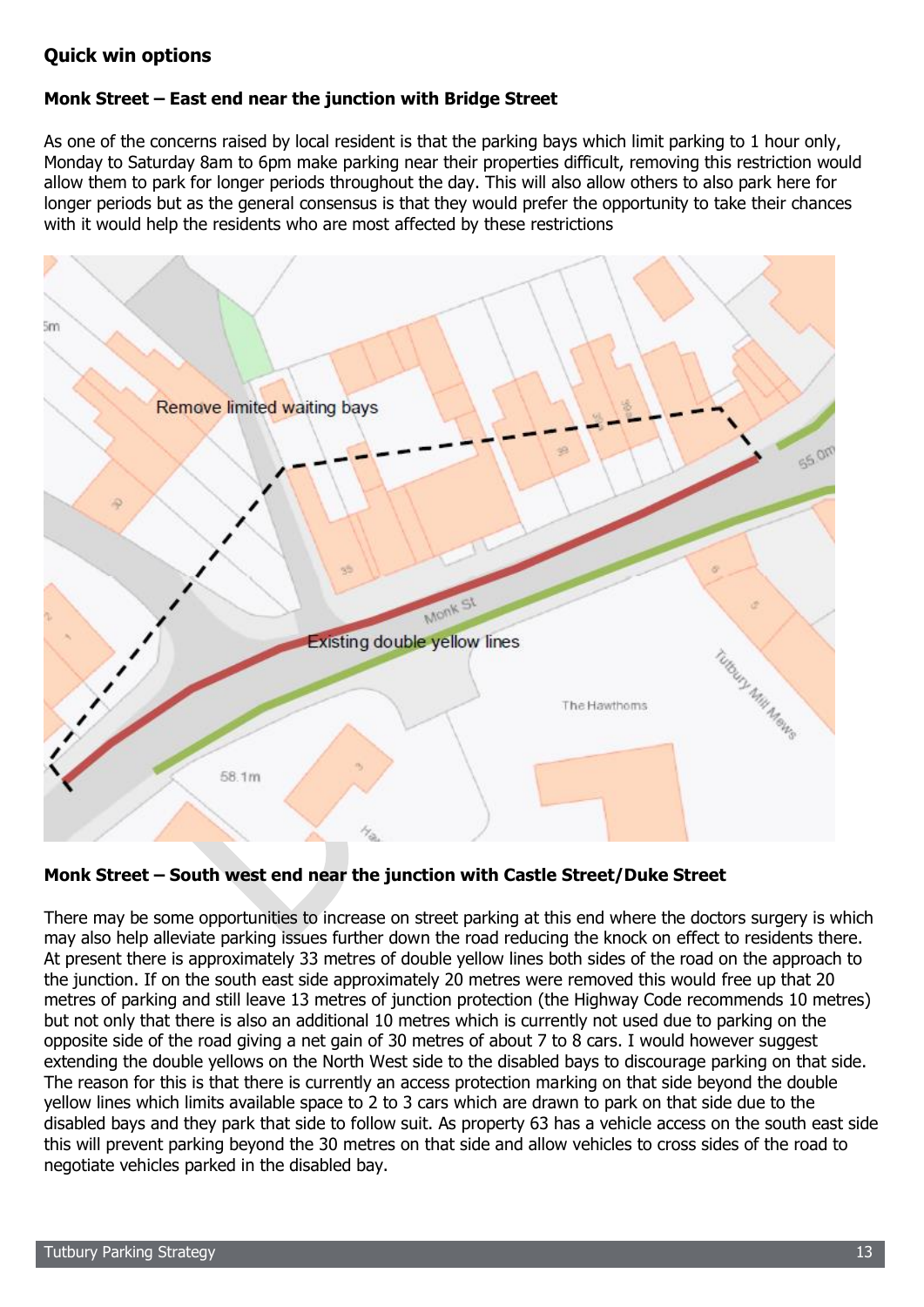

# **Bridge Street – East side**

There could be an opportunity to free up more parking on Bridge Street too; approximately 26 metres of double yellow lines could be removed starting from property No 28 to No 34. The road here is currently double yellow lined both sides but it is clear of the bend so perhaps it is not entirely necessary. The properties here are terraced properties so there are no vehicle accesses to consider and the additional parking could benefit them too. This may also assist with slowing the speed of traffic but it may add a little to congestion at busy times? By only removing to No 34 this does give a point where traffic can pass in a chicane effect.

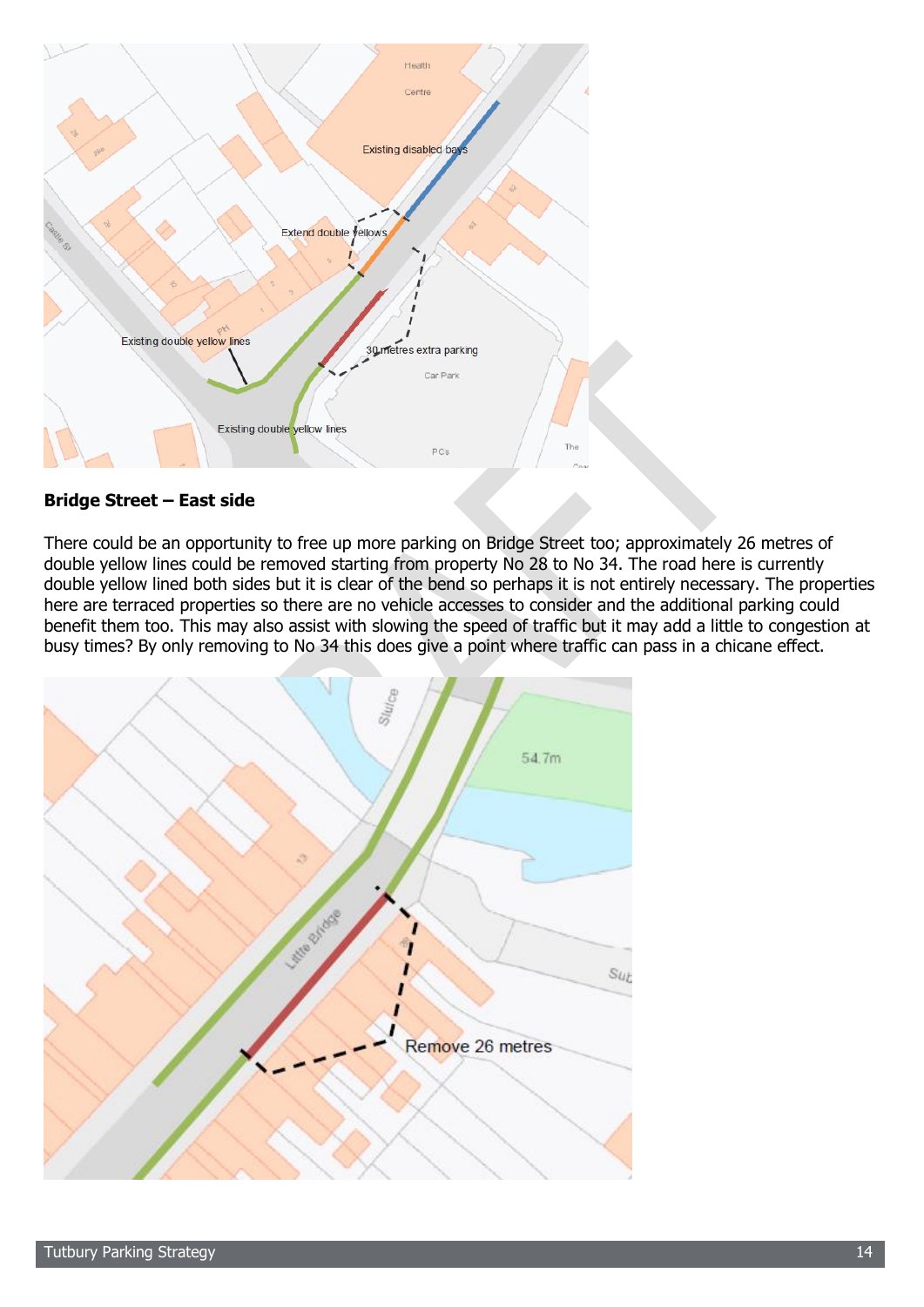#### **Lower High Street and Cornmill Lane**

Another consideration may be for some additional bays on Lower High Street. It may be that these could mirror the restrictions outside the bank and have a 20 minute stay Monday to Saturday 8am to 6pm only, because of their location. It would give an opportunity for someone to pop into one of the local shops for a quick visit but due to the limited waiting time they will not be parked up most of the day. On Cornmill Lane there are also double yellow lines on both sides of the road some of which extend in front of some terraced properties which presumably do not have off street parking. It could be worth considering removing approximately 26 metres of double yellow lines in front of these properties. It would still allow the passage of vehicles as the double yellow lines could remain on the opposite side of the road and it would undoubtedly improve the parking situation for these residents. There are after all sections of this road further up where there are no restrictions and this is on a bend so it is not envisaged that this would cause major issues with traffic.



# **Wakefield Avenue**

Due to difficulties for the bus service negotiating the corner on Wakefield Avenue it is proposed that we should use some double yellow lines around the corner to assist with these movements. Not only should lines be considered on the inside of the bend but also on the opposite side of the road to ensure that buses can negotiate the bend safely without overriding the verges as they do at present. Consideration should be made that any restrictions are kept to a minimum as this is a residential area and parking is probably at a premium and therefore not too much available parking is removed.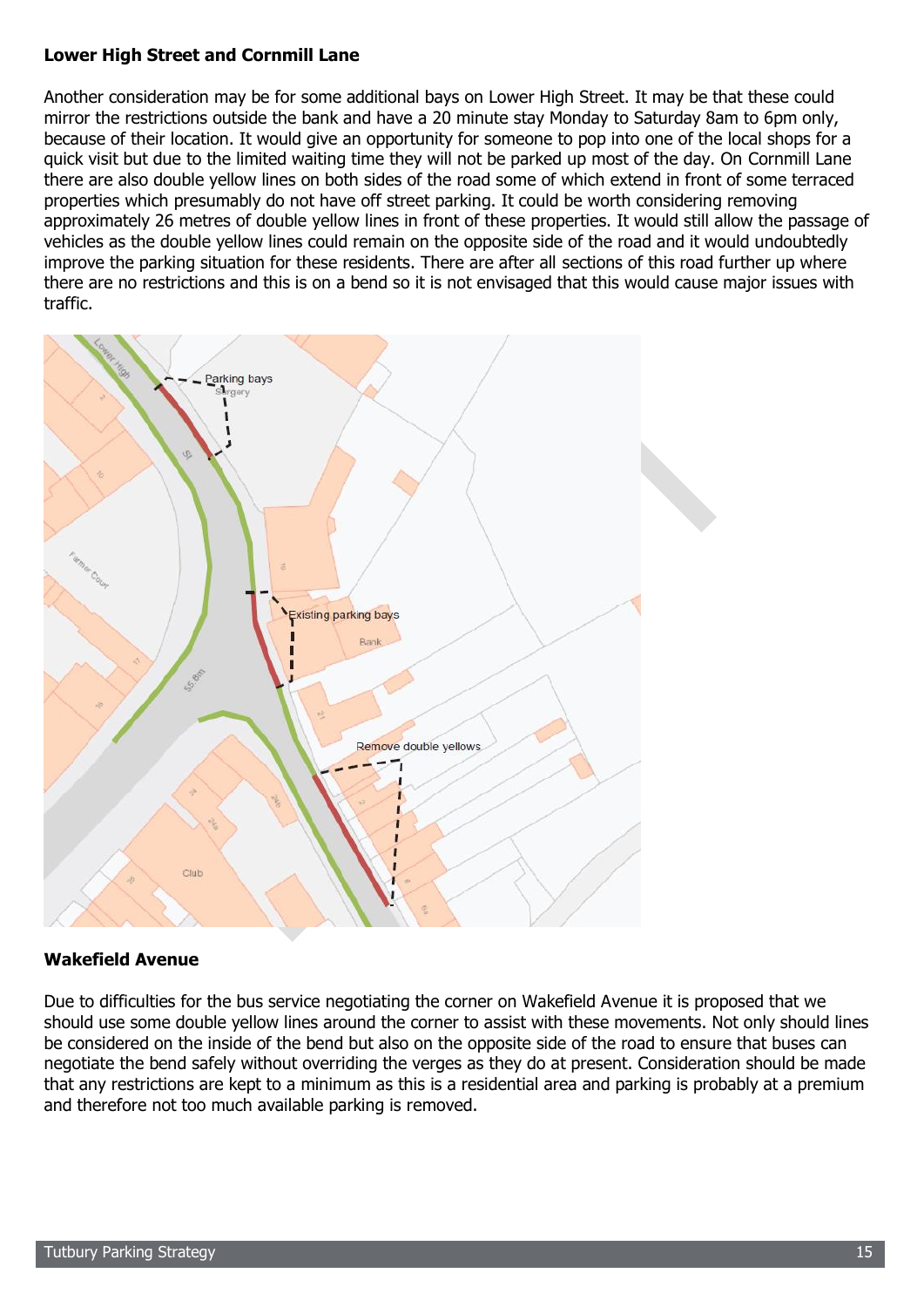

# **Burton Street and High Street**

It may also be worth considering a few alterations to Burton Street and High Street too. Currently the double yellow lines on Burton Street extend from the roundabout up the hill for about 50 metres on both sides so it may be worth considering a reduction on one side to about 20 metres and in so doing freeing up about 30 metres of parking. These could be considered either unlimited or timed bays as they are close to the high street. The timing of these bays would be best to remain the same as on High Street for a consistent approach. It may also be worth considering freeing up some of the current double yellow lines on High Street in front of the Dog and Partridge for parking bays. The road is about 10 metres wide here so should be able to accommodate parking on both sides at this point. This will help with trade on the shops etc. on High Stree

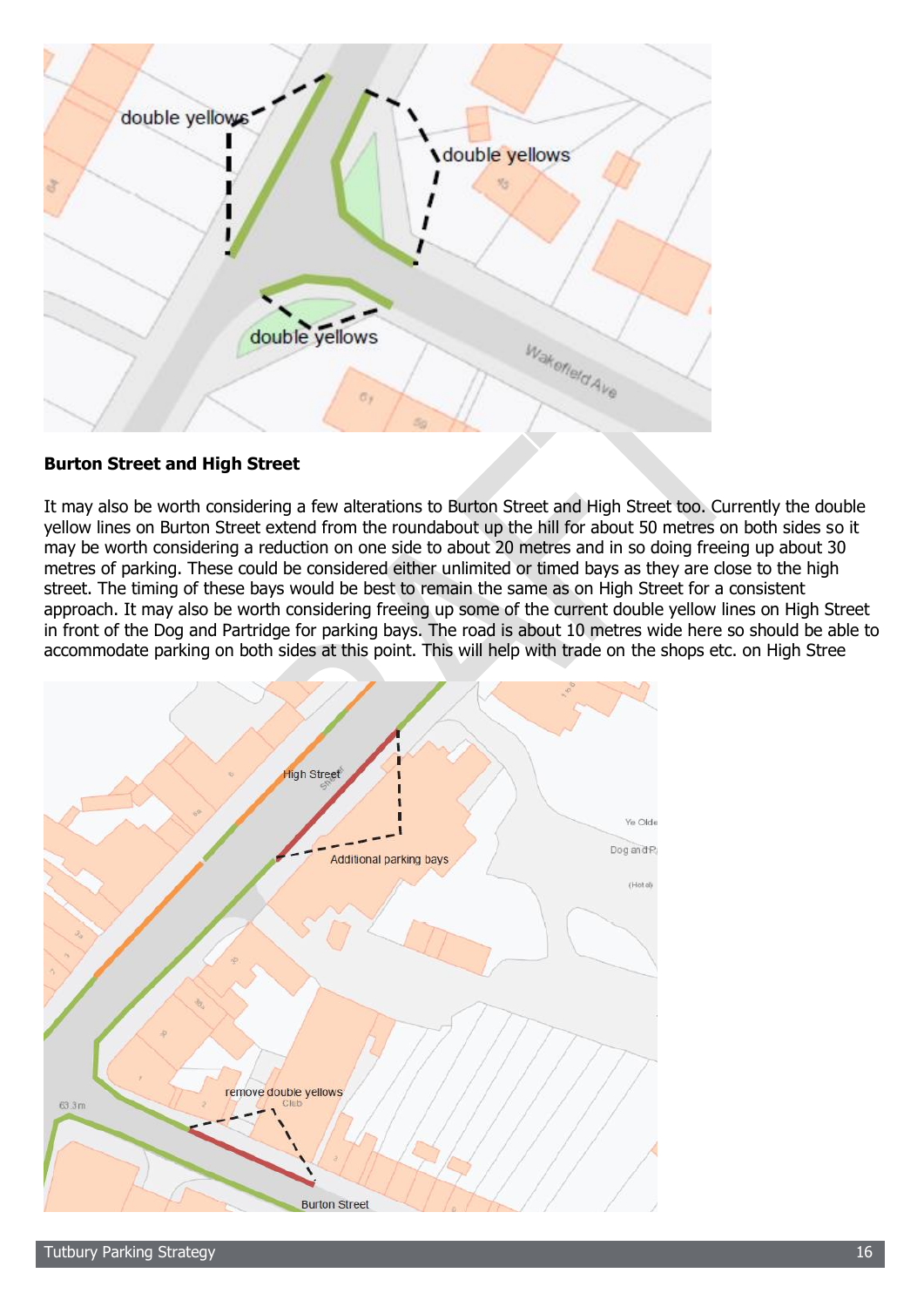# **Castle Street up to the Castle**

Concerns have been raised about parking on Castle Street up to the castle, more detail may be needed to assess the issue here but if required double yellow lines could be added to some or all of this road dependant on what is required.



# Signing Review

In addition to the parking proposals detailed above it is also a recommendation of this report to complete a 'Wayfinder' review for the existing car parking signage around the village centre. It is important to consider the requirement for appropriate and accurate signage in order to inform drivers accordingly of where the most suitable parking areas are located. Currently it is felt that there is a lack of information available to motorists to support appropriate decision making that could potentially reduce journey times and alleviate congestion.

# **Medium to Long Term Aspirations.**

#### **High Street**

Located in to the north-East of the village centre, there is an area which makes up the primarily residential area between the Dog and Partridge PH and Cornmill Lane.

Based on the outcomes and priorities identified for Zone 2 and the impact of commuter and village centre long stay parking at these locations it is recommended that permit the management of on-street spaces should be focussed on the provision of permit parking zones. This would need to be prioritised with other locations across the county and typically such schemes can take 2 to 3 years to deliver. Funding for permit parking schemes is provided through the local residents.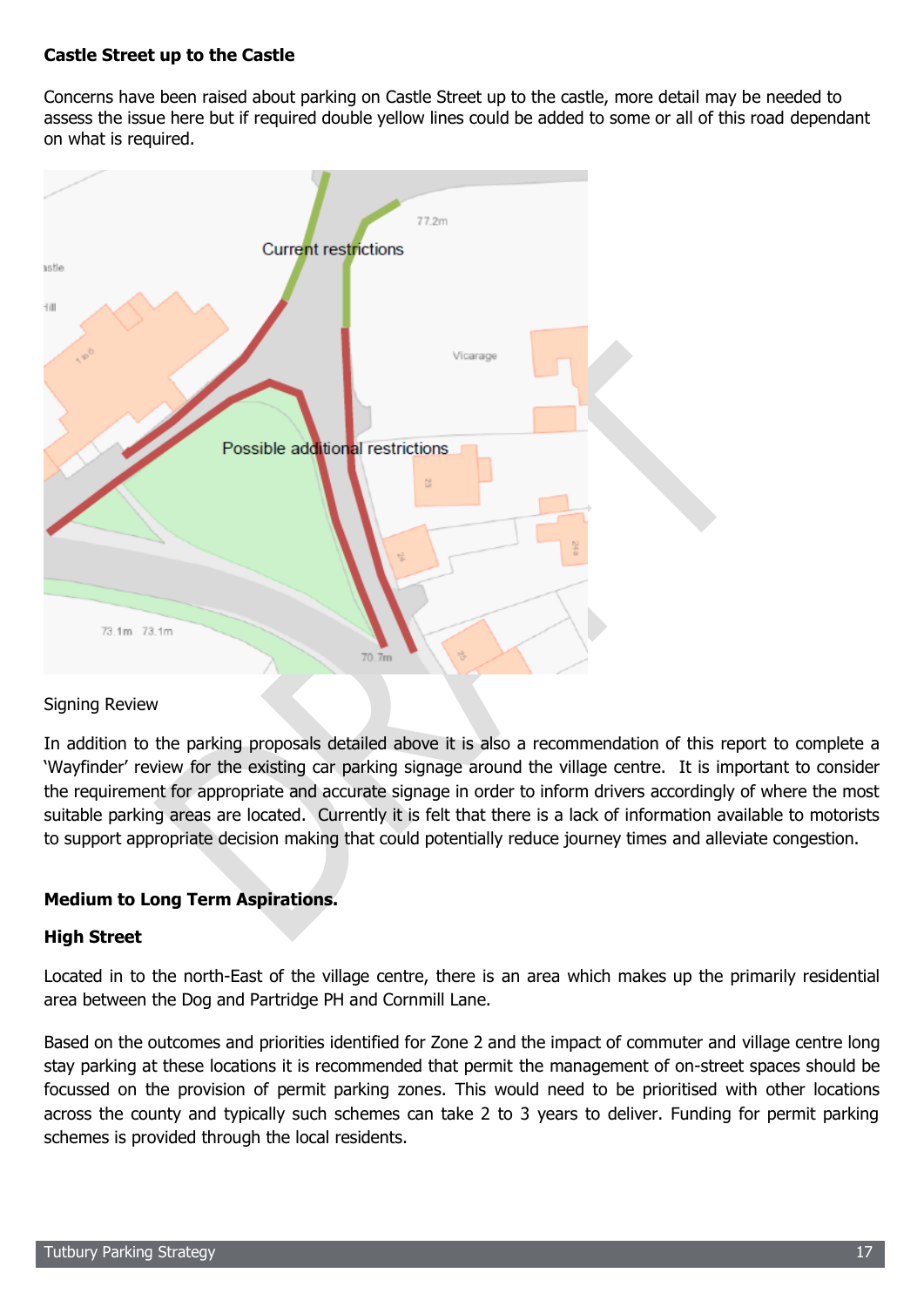# **Phasing of works?**

As mentioned above the funding for these quick win solutions can be achieved partly through the Divisional Highways Programme and part through Parish Council contributions. Should there be no funding available then this will need to be considered through a future bid to the Local Transport Plan (LTP) funding.